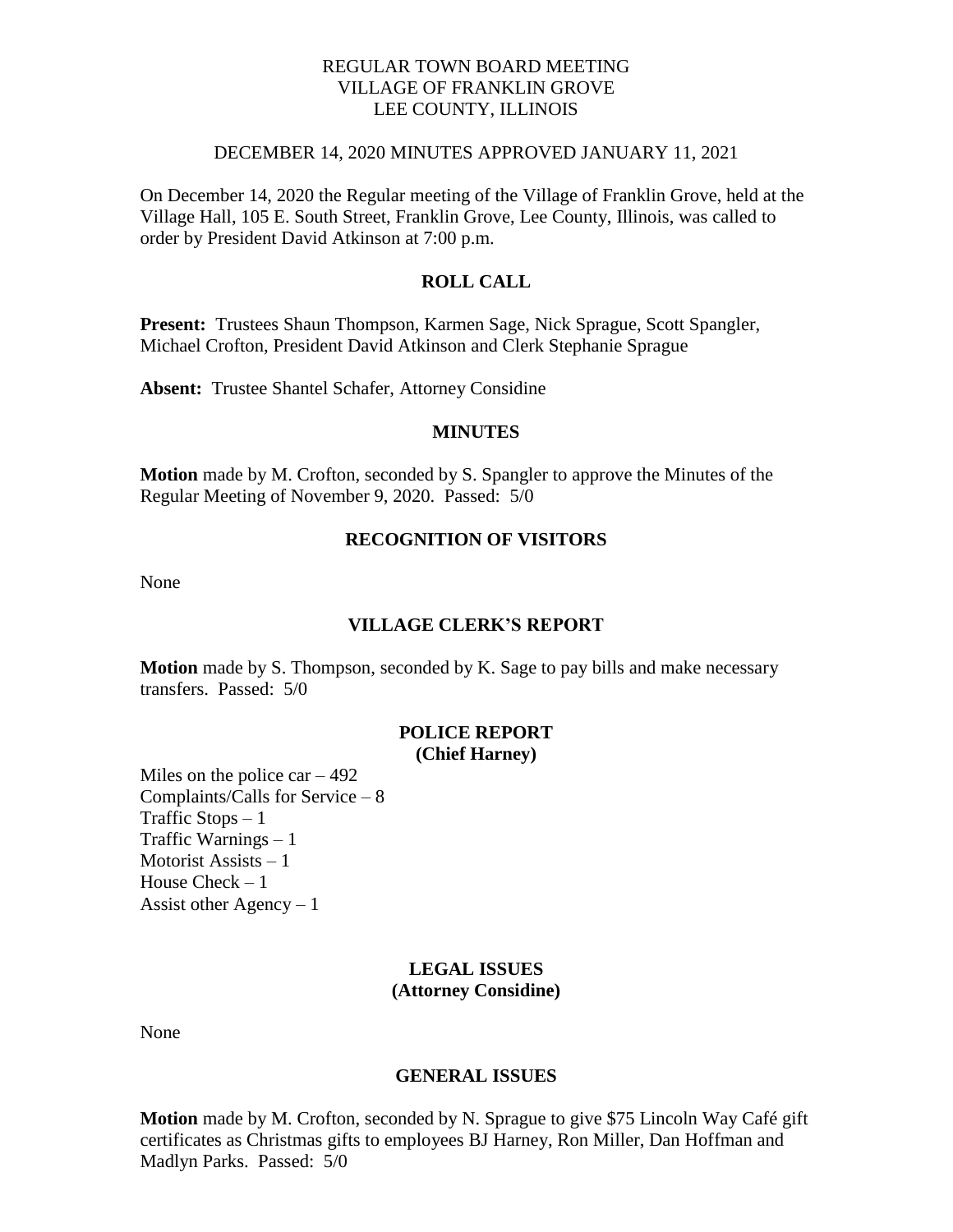**Motion** made by N. Sprague, seconded by K. Sage to approve Tax Levy Ordinance 771- 20. Passed: 5/0

## C**OMMITTEE REPORTS**

## **STREETS & ALLEYS**

(N. Sprague Chairman)

Trustee Sprague informed the board Martins was here and the street repairs look good. Eric Grover will be back at the end of the week.

## **WATER & SEWER**

(M. Crofton Chairman)

Trustee Crofton advised things at the water treatment plant are looking good and he is impressed with the improvements that have been made.

## **COMMUNITY DEVELOPMENT**

(S. Schafer Chairman)

None

## **PROPERTIES**

(K. Sage Chairman)

None

## **FINANCE AND INSURANCE COMMITTEE** (S. Thompson Chairman)

None

## **TOURISM**

(S. Spangler Chairman)

Trustee Spangler shared pictures of the new banners. They look great and everyone approves of them.

#### **HISTORIC PRESERVATION/EARLY WARNING**

(S. Spangler Chairman)

None

Trustee Spangler talked to Tris Brumbly about the bench/desks. He contacted the state about guidelines but didn't get an answer. He will be meeting with Tris Tuesday or Wednesday.

President Atkinson asked Ron Miller to see about getting electro static disinfectors similar to what the fire station has, two for here and one for the park.